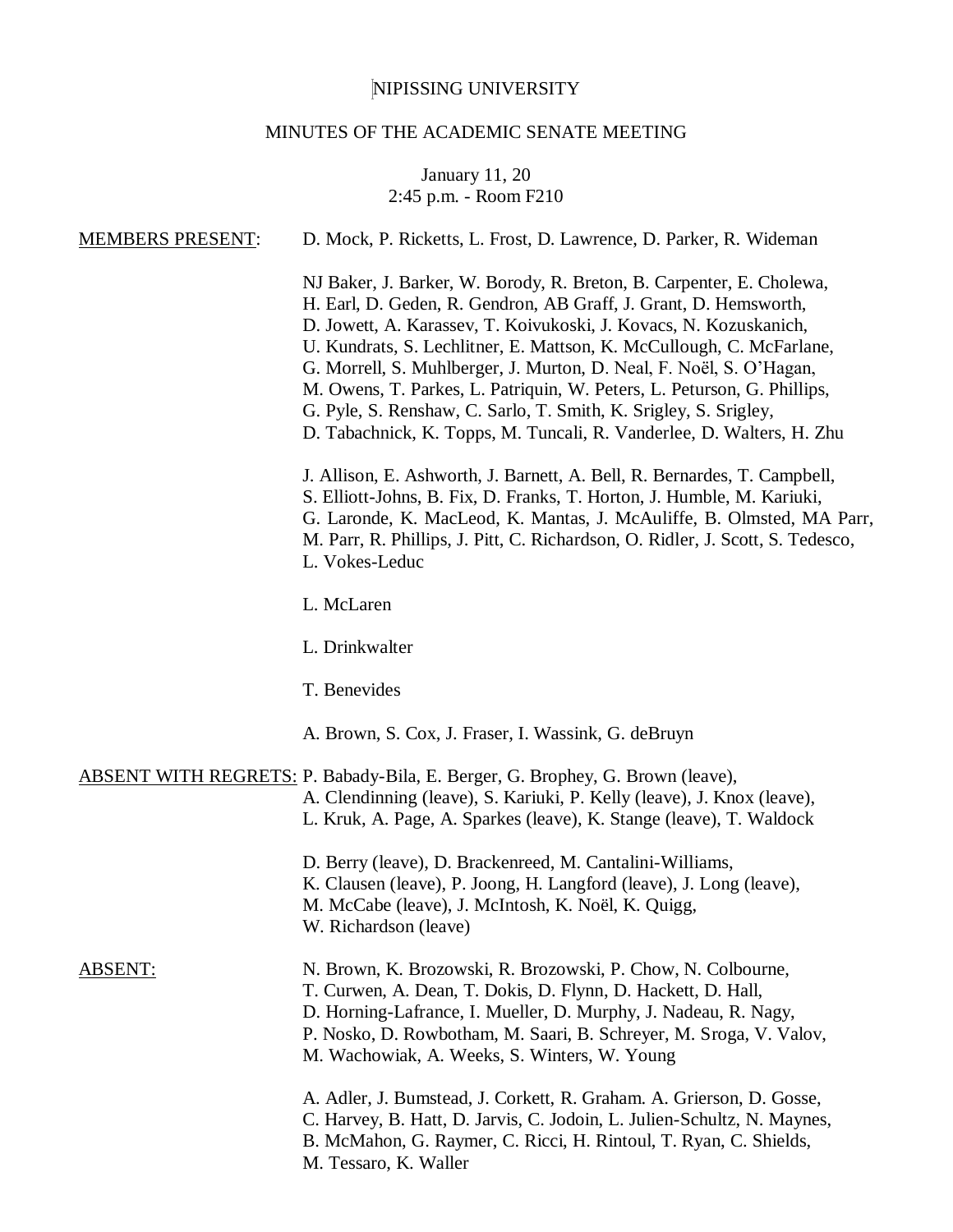Minutes of the Academic Senate Meeting January 11, 2008 Page 2

S. Anderson

C. Fraser

The minutes of the Senate meeting of December 7, 2007 were adopted with a minor revision on page 3.

# ANNOUCEMENTS

The President began his announcements by welcoming Senators back for the winter term. He provided an update on the power failure that occurred over the holidays and thanked the staff who came in to expedite the return of power and computer systems. This incident reaffirmed the need for redundancy. A complete report will be completed for insurance purposes, which will include the research data that was destroyed. The President also noted that both institutions may go to the government to get deferred maintenance monies to update the power systems.

There was a COU meeting on December 13, and the President reported that the new MTCU Minister, John Milloy attended. Minister Milloy advised COU that his three main priorities were economy and job creation, poverty and Aboriginal issues. He added that special funding would be provided to address the needs in those three areas. Another area that will receive funding is the university-college relationships and the President added that Nipissing and Canadore are in an excellent position to received funding.

The proposed OCGS changes were approved at the December COU Executive Heads meeting.

On December 17, the new Minister of Northern Development and Mines, the Honorable Michael Gravelle, visited the campus. The President noted that he is continually lobbying for capital and increased operating grants.

The President was pleased to announce that the new Human Rights/Human Resource Advisor is Mr. David McCuaig, who will be commencing his duties on Monday, January 14.

The President concluded his comments by advising Senators that admissions from high school applicants are >90% processed and applications across the province are up 1.5%.

The Vice-President Academic and Research updated Senate on the decanal searches and indicated that the next meetings will be to review the initial applicant pool.

It was also noted that David McMurray from Wilfrid Laurier University was on campus conducting an external review of the Department of Student Affairs.

The Vice-President was pleased to announce that Senators Brown, Hemsworth, W. Richardson and Tabachnick were the successful recipients of the research achievement awards. These annual awards, valued at \$5K each, are referenced in the collective agreement and recognize meritorious research.

The Dean of Education (interim) indicated that the Faculty is seeking a Memorandum of Understanding with Curriculum Services Canada for external research funding from the private sector. The purpose of the funding is to bridge the gab between IT and teachers.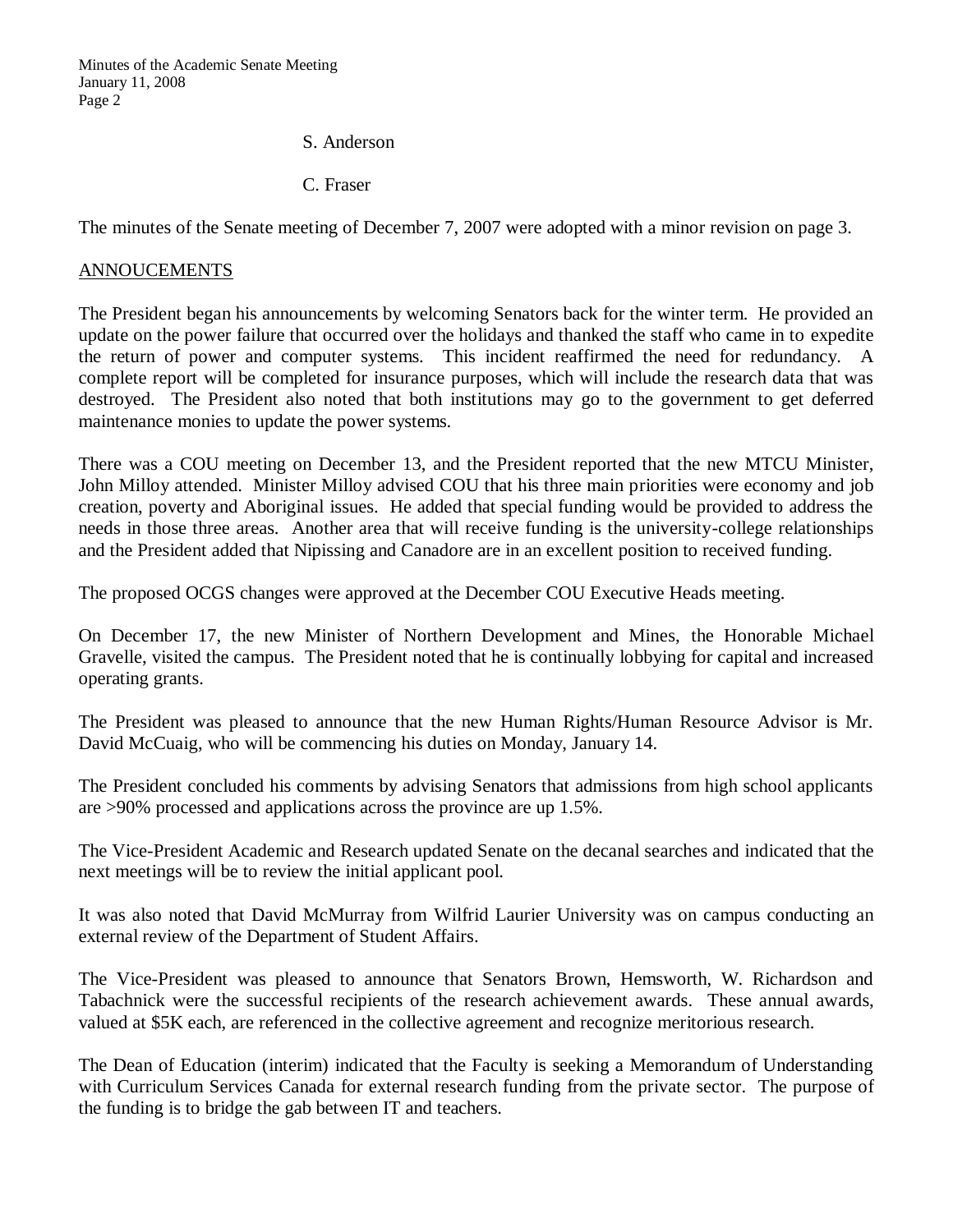Minutes of the Academic Senate Meeting January 11, 2008 Page 3

The NUSU President announced that nomination packages for a new NUSU Executive are now available until January 25. Senator deBruyn also indicated that the Student Union was pleased to take part in the Student Affairs review.

# QUESTION PERIOD

A question was raised about the challenges of keeping power on at this campus and the subsequent follow-up to the most recent incident. One of the issues was receiving merely a phone call. Concern was also expressed about the generators and their difficulty in supplying power to the freezers and about having e-mail servers off campus when the on-site servers go down.

The President indicated that we were fortunate in that the server that runs our campus homepage is offcampus and staff was able to get updates. Alternatives regarding redundancy issues are being investigated. The generator that was purchased for the research wing did not have the proper hookups to go to a -80° freezer. The President indicated that he would be meeting with the Vice-President Finance and Administration and the various stakeholders to determine what went right and what went wrong and would report back to the February Senate. He expressed his worry about the research environment being compromised with these problems. To rectify these problems will mean a major investment in infrastructure and will be in the budget for next year.

#### Senate Executive Committee

MOTION 1: Moved by D. Mock, seconded by AB Graff that the Report of the Senate Executive Committee dated January 3, 2008, be received. CARRIED

# Academic Planning Committee

MOTION 2: Moved by P. Ricketts, seconded by D. Parker that the Report of the Academic Planning Committee dated December 17, 2007 be received. CARRIED

# University Curriculum Committee

MOTION 3: Moved by P. Ricketts, second by D. Franks that the Report of the University Curriculum Committee dated December 13, 2007 be received. CARRIED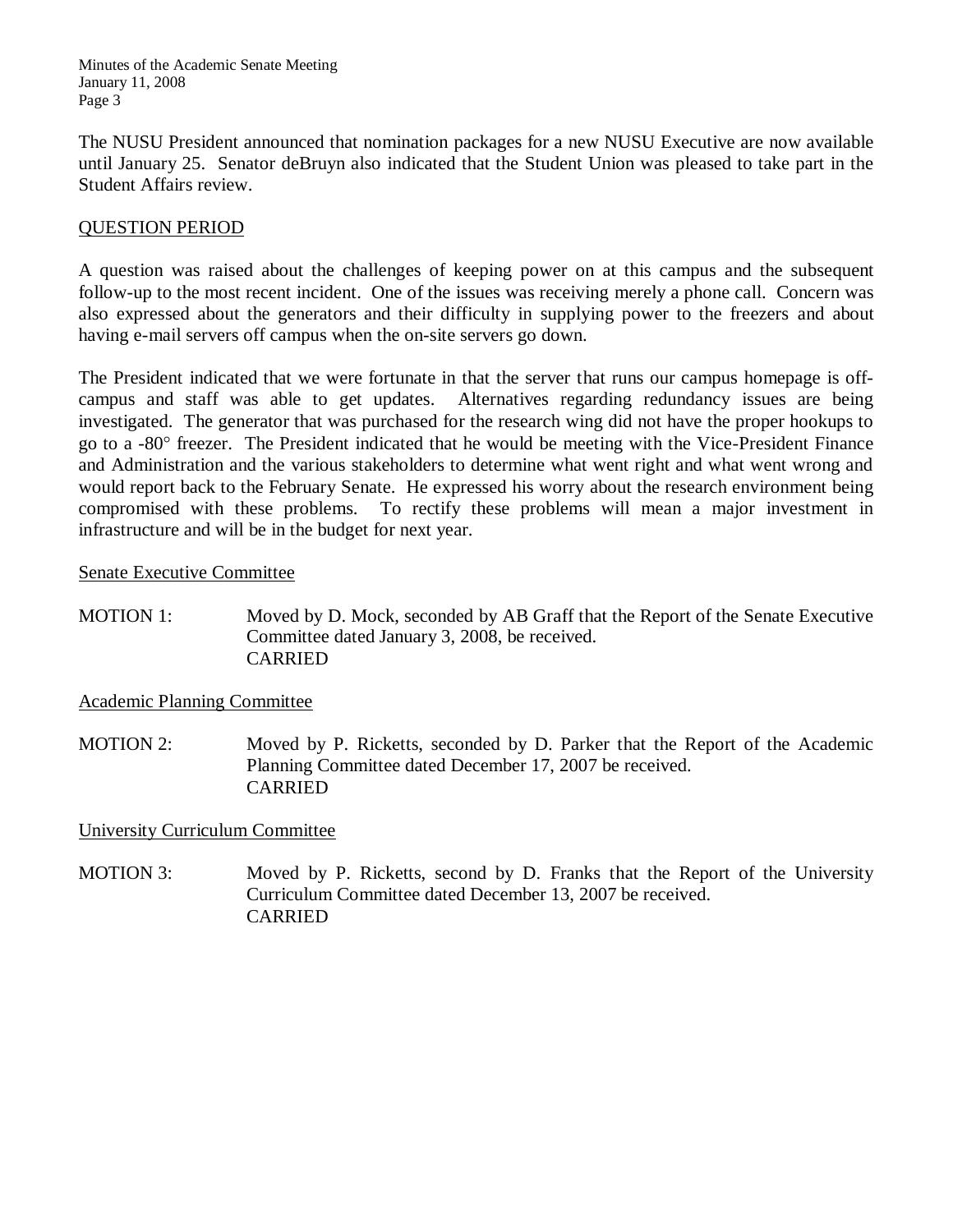MOTION 4: Moved by P. Ricketts, seconded by L. Frost that Senate approve as a consolidated motion, the addition of the following three-credit courses in the Physical and Health Education program: 1. PHED 1116 - Physical Education Practical I 2. PHED 1117 - Physical Education Practical II 3. PHED 2116 - Physical Education Practical III 4. PHED 2117 - Physical Education Practical IV 5. PHED 3116 - Physical Education Practical V 6. PHED 3117 - Physical Education Practical VI 7. PHED 4116 - Physical Education Practical VII 8. PHED 4117 - Physical Education Practical VIII CARRIED MOTION 5: Moved by P. Ricketts, seconded by B. Olmsted that Senate approve the degree requirements for the Bachelor of Physical and Health Education (BPHE) be modified to remove the NCCP accreditation, as detailed in the attached document. CARRIED MOTION 6: Moved by P. Ricketts, seconded by F. Noël that Senate approve as a consolidated motion, the following: 1. The addition of HIST3267 Food, Land & Subsistence in Human History. 2. The addition of HIST3275 North American Environmental History and its cross-listing to Geography. 3. The deletion of HIST3277 North American Environmental History. 4. The addition of HIST3426 England 1460-1560. 5. The addition of HIST3427 Britain 1560-1660. 6. The addition of HIST3936 History of Sexuality in Western Societies I and its cross-listing to Gender Equality and Social Justice. 7. The modification of HIST3576 America in the Colonial Era (title, prerequisite, description). CARRIED MOTION 7: Moved by P. Ricketts, seconded by S. Renshaw that Senate approve the renaming and reorganizing of the groups for the Gender Equality and Social Justice major, as detailed in the attached document. CARRIED MOTION 8: Moved by P. Ricketts, seconded by C. McFarlane that Senate approve as a consolidated motion, the following: 1. The addition of PSYC2257/2267 Psychology of Art I and II both 3

- credit courses to replace PSYC2255 Psychology of Art, a 6 credit course.
- 2. The deletion of PSYC 2255.
- 3. The addition of PSYC 2616 Theories of Personality.
- 4. The addition of PSYC3616 Personality and Adjustment
- 5. The deletion of PSYC2615 Personality and Adjustment.
- 6. The modification of PSYC3606 Psychopathology I (prerequisite).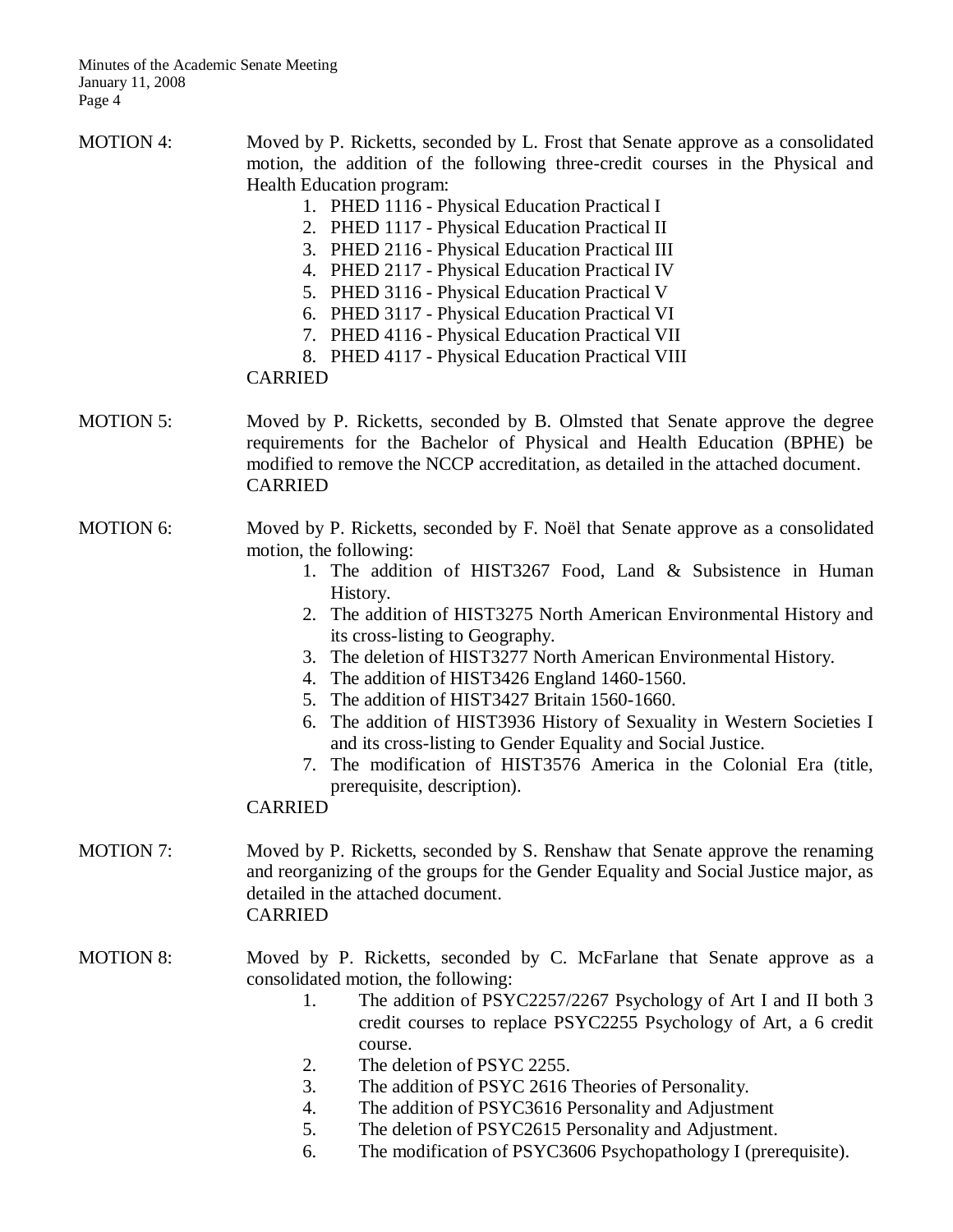|                   | 7.<br>The addition of PSYC2716 Emotion.<br>8.<br>The addition of PSYC3716 Motivation.<br>9.<br>The deletion of PSYC 2705 Motivation and Emotion.<br>10.<br>The modification of PSYC3405 Psychology of Education<br>(prerequisite and description).<br>11.<br>The addition of PSYC3636 Psychology of Corrections.<br>The addition of PSYC4637 Psychology of Crime and Victimization<br>12.<br>13.<br>The deletion of PSYC3635 Psychology of Crime and Corrections.<br>The modification of PSYC4616 Neural Bases of Consciousness<br>14.<br>(prerequisite).<br><b>CARRIED</b> |
|-------------------|-----------------------------------------------------------------------------------------------------------------------------------------------------------------------------------------------------------------------------------------------------------------------------------------------------------------------------------------------------------------------------------------------------------------------------------------------------------------------------------------------------------------------------------------------------------------------------|
| <b>MOTION 9:</b>  | Moved by P. Ricketts, seconded by D. Geden that Senate approve as a consolidated<br>motion the following:<br>The addition of PHIL3476 and PHIL3477 Existentialism I and II.<br>1.<br>2.<br>The deletion of PHIL3475 Existentialism.<br><b>CARRIED</b>                                                                                                                                                                                                                                                                                                                       |
| <b>MOTION 10:</b> | Moved by P. Ricketts, seconded by G. Phillips, that Senate approve as a<br>consolidated motion, the following:<br>The modification of the 4000 level requirements for the BA<br>1.<br>Honours Single and Combined majors in English Studies to include<br><b>ENGL 4695.</b><br>The addition of ENGL3276 and ENGL3277 Studies in the Native<br>2.<br>Literatures of North America I and II and their cross-listing to<br>Native Studies.<br><b>CARRIED</b>                                                                                                                   |
| MOTION 11:        | Moved by P. Ricketts, seconded by J. Barker that Senate approve the modification<br>of CRJS3206 Canadian Criminal Law and the Criminal Code (removal of the<br>restriction).<br><b>CARRIED</b>                                                                                                                                                                                                                                                                                                                                                                              |
| <b>MOTION 12:</b> | Moved by P. Ricketts, seconded by C. McFarlane that Senate approve the<br>modification of the program requirements in the BA4 and BA3 Environmental<br>Geography majors to remove HIST3276 Topics in Environmental History from the<br>systematic groups.<br><b>CARRIED</b>                                                                                                                                                                                                                                                                                                 |
| <b>MOTION 13:</b> | Moved by P. Ricketts, seconded by B. Olmsted that Senate approve the<br>modification of the degree requirements for the Bachelor of Physical and Health<br>Education (BPHE), as detailed in the attached document.<br><b>CARRIED</b>                                                                                                                                                                                                                                                                                                                                        |
| <b>MOTION 14:</b> | Moved by P. Ricketts, seconded by L. Frost that Senate approve the addition of the<br>prerequisite for EDUC1205 Teacher of the Deaf and Hard of Hearing.<br><b>CARRIED</b>                                                                                                                                                                                                                                                                                                                                                                                                  |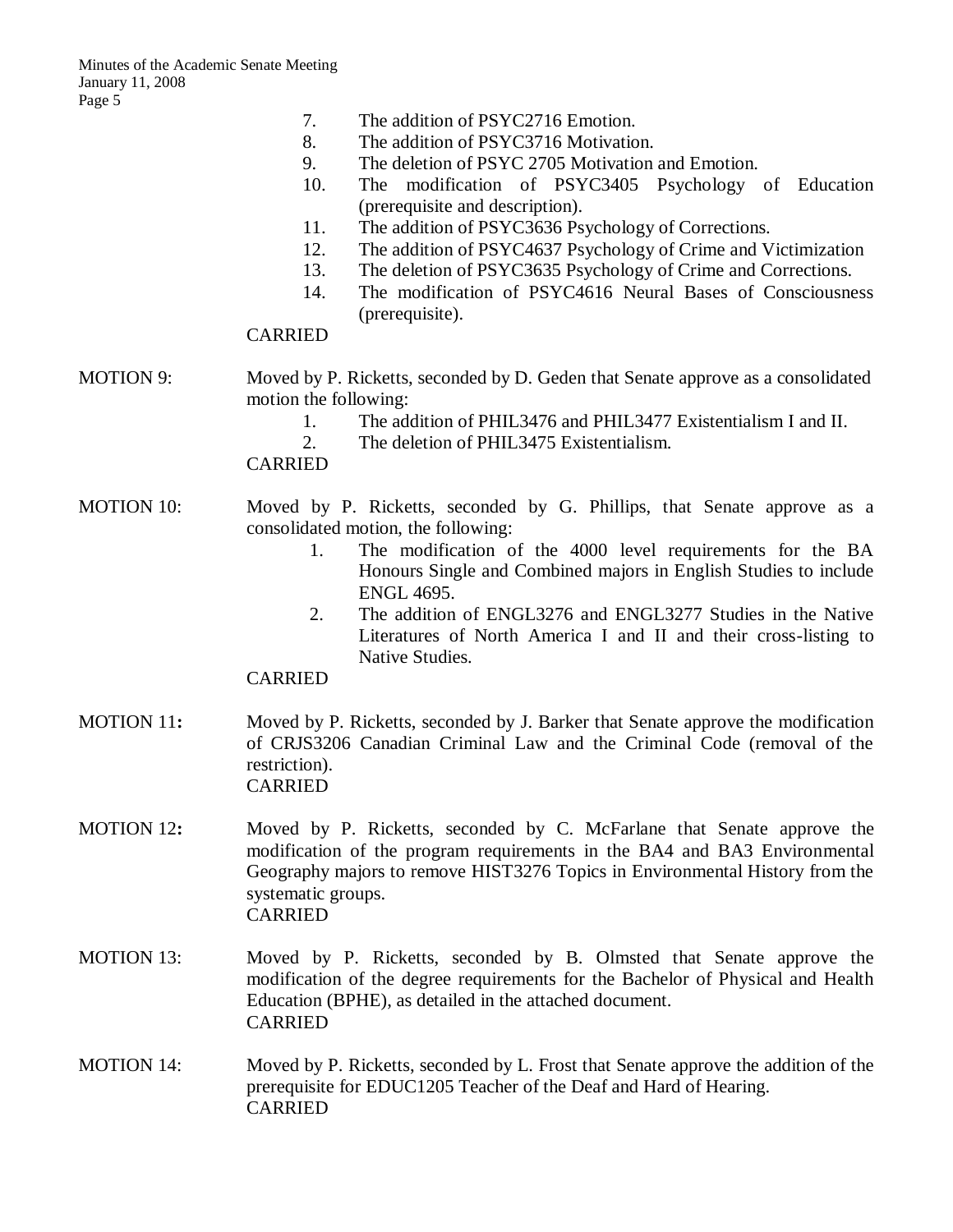MOTION 15: Moved by P. Ricketts, seconded by C. McFarlane that Senate approve the addition of EDUC4115 Education in the Intermediate Division – Religion, a 36 hour course, to the Additional Basic Qualifications. CARRIED

Admissions, Promotions and Petitions Committee

- MOTION 16: Moved by H. Earl, seconded by K. Srigley that the Report of the Admissions, Promotions, and Petitions Committee dated December 5, 2007 be received. CARRIED
- MOTION 17: Moved by H. Earl, seconded by K. Srigley that the students listed on Appendix A, who have completed all requirements of their respective degrees, be admitted to their degrees in-course and that diplomas for the degrees be awarded. CARRIED

# REPORTS OF AD HOC COMMITTEES

# **Report from the Senate Review Committee**

The President provided a brief overview of the Senate Review Committee and its mandate. He reminded Senators that this committee was struck as a result of the Nipissing University Strategic Plan. The committee members were introduced as well as the committee's consultant, Dr. Ted Chase. At the last meeting of the Senate Review Committee, the President indicated that it was decided to bring a "progress report" forward to the January Senate along with four notices of motion. The first decision of the committee was to decide whether to retain the present "omnibus" structure or proceed to a representational Senate. If the latter prevails, the implementation target is September 2008. The four notices of motions that follow will appear on February's Senate agenda as motions.

Dr. Chase prepared a PowerPoint presentation and outlined several assumptions that the Committee had made and provided a series of tables outlining the proposed Senate structure and voting membership from the various constituency groups. These tables included models based on a 3-faculty and 4-faculty membership. It was noted that with the proposed Senate restructuring, membership by faculty would be an allocation based on a percentage of the faculty total. There would be four faculty representatives from two previously unrepresented constituencies, namely, limited-term faculty with appointments of less than 12 months and two full-time sessional instructors. There would also be one designated faculty representative from each of the Brantford and Muskoka campuses. Student representation would consist of three NUSU Executive members, one elected undergraduate student from each faculty and one elected graduate student.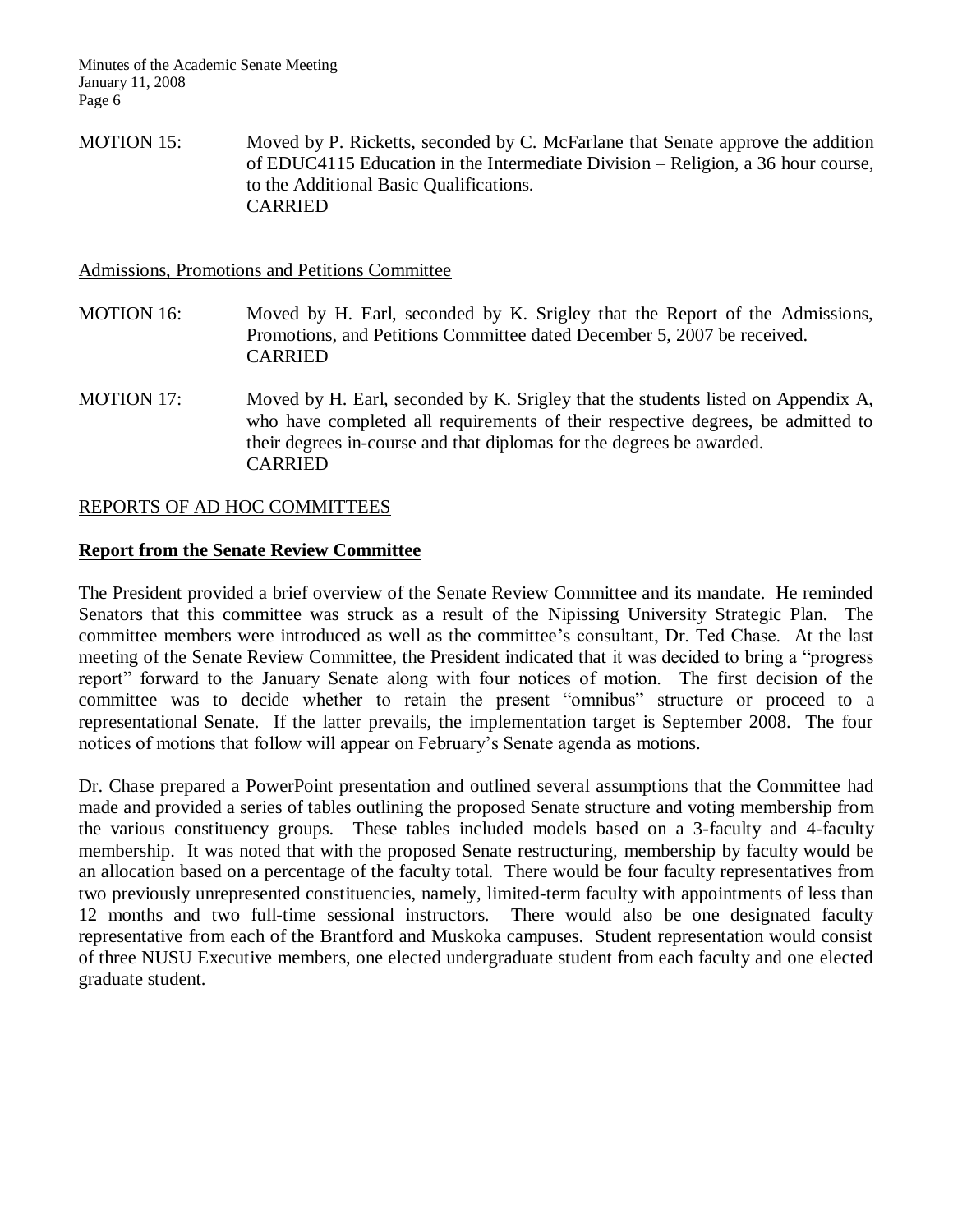#### **Notices of Motion**

- 1. That, subject to identifying an appropriate and workable membership structure, Senate approve in principle the move to a representational Senate, for implementation by September, 2008.
- 2. That Senate approve, for implementation by September, 2008, the representational Senate membership model outlined in Table III of the *Report of the (Ad Hoc) Senate Review Committee on the Review and Restructuring of the Nipissing University Senate*, dated 04 January, 2008.
- 3. That, subject to the approval of Motion 2, Senate approve that the normal term of office for elected faculty Senate representatives be: (i) 3 years (renewable) for all positions allocated to the individual Faculties; and (ii) 2 years (renewable) for the 6 designated positions in Table III. 4.
- 4. That Senate approve in principle that the pending revision of the Senate By-Laws include formal recognition of Nipissing's Faculty Councils and their role in the academic decision-making structure of the University.

# OTHER BUSINESS

Honorary Degrees Committee

- MOTION 18: Moved by AB Graff, seconded by D. Mock that Senate move into an in-camera session. CARRIED
- MOTION 19: Moved by D. Mock, seconded by P. Ricketts that Senate move out of the in-camera session. CARRIED

# **ELECTIONS**

*Elect one Senator from the Faculty of Arts and Science to serve on the search committee for two probationary positions in Graduate Studies* 

# **Acclaimed: D. Hall**

*Elect one Senator from the Faculty of Arts and Science to serve on the search committee for a probationary position in Social Studies (Primary/Junior)*

# **Acclaimed: L. Patriquin**

*Elect one Senator from the Faculty of Arts and Science to serve on the search committee for three positions in Curriculum Methods (two probationary and one limited-term in North Bay)*

#### **Acclaimed: S. Renshaw**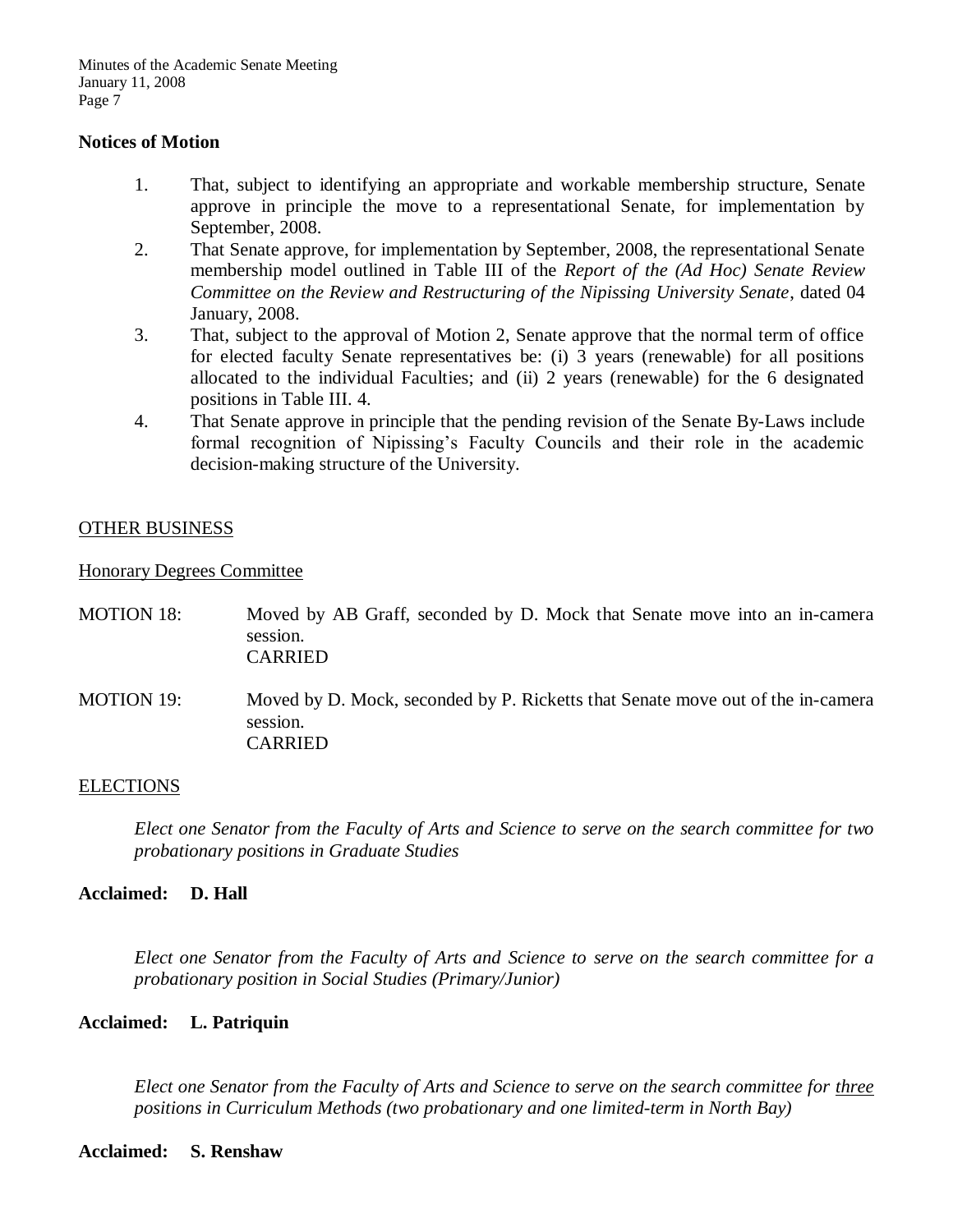*Elect one Senator from the Faculty of Arts and Science to serve on the search committee for two probationary positions in Computer Education*

#### **Acclaimed: D. Hemsworth**

*Elect one Senator from the Faculty of Arts and Science to serve on the search committee for a probationary position in Education and Schooling (Junior/Intermediate)*

#### **Acclaimed: D. Tabachnick**

*Elect one Senator from the Faculty of Arts and Science to serve on the search committee for a probationary position in Physical and Health Education*

#### **Acclaimed: R. Vanderlee**

*Elect one Senator to serve on the Search Committee for a probationary position in Human Geography*

#### **Acclaimed: F. Noël**

*Elect one Senator to serve on the Search Committee for a probationary position in Canadian Environmental History*

#### **Acclaimed: E. Mattson**

*Elect one Senator to serve on the Search Committee for a probationary position in Nursing*

#### **Acclaimed: G. Pyle**

*Elect one Senator to serve on the Search Committee for a probationary position in Organic Chemistry*

# **Acclaimed: J. McAuliffe**

*Elect one Senator to serve on the Search Committee for a 3-year limited-term position in English Studies*

#### **Acclaimed: N. Kozuskanich**